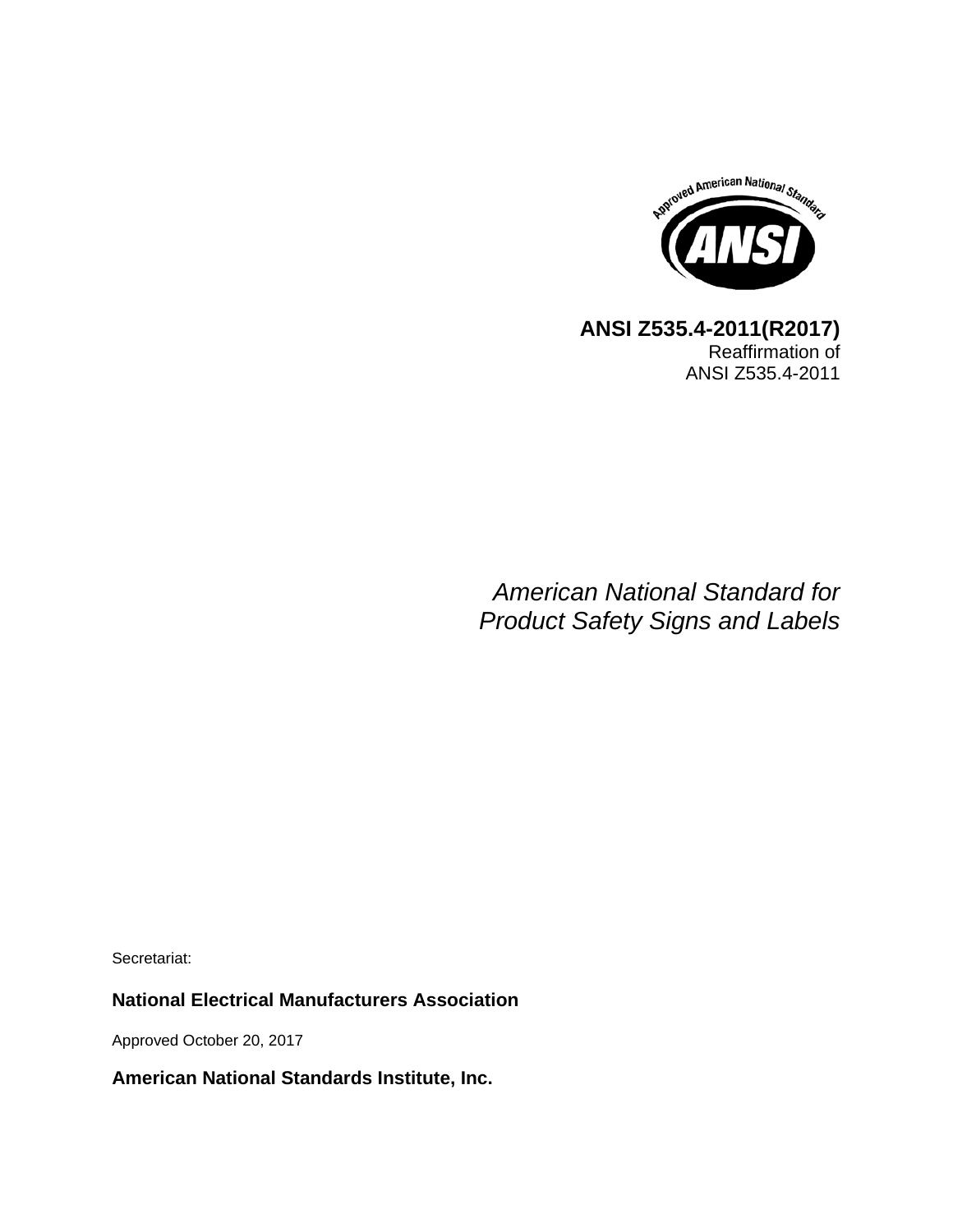#### **NOTICE AND DISCLAIMER**

The information in this publication was considered technically sound by the consensus of persons engaged in the development and approval of the document at the time it was developed. Consensus does not necessarily mean that there is unanimous agreement among every person participating in the development of this document.

ANSI standards and guideline publications, of which the document contained herein is one, are developed through a voluntary consensus standards development process. This process brings together volunteers and/or seeks out the views of persons who have an interest in the topic covered by this publication. While NEMA administers the process to promote fairness in the development of consensus, it does not write the document, and it does not independently test, evaluate, or verify the accuracy or completeness of any information or the soundness of any judgments contained in its standards and guideline publications.

NEMA disclaims liability for any personal injury, property, or other damages of any nature whatsoever, whether special, indirect, consequential, or compensatory, directly or indirectly resulting from the publication, use of, application, or reliance on this document. NEMA disclaims and makes no guaranty or warranty, expressed or implied, as to the accuracy or completeness of any information published herein, and disclaims and makes no warranty that the information in this document will fulfill any of your particular purposes or needs. NEMA does not undertake to guarantee the performance of any individual manufacturer or seller's products or services by virtue of this standard or guide.

In publishing and making this document available, NEMA is not undertaking to render professional or other services for or on behalf of any person or entity, nor is NEMA undertaking to perform any duty owed by any person or entity to someone else. Anyone using this document should rely on his or her own independent judgment or, as appropriate, seek the advice of a competent professional in determining the exercise of reasonable care in any given circumstances. Information and other standards on the topic covered by this publication may be available from other sources, which the user may wish to consult for additional views or information not covered by this publication.

NEMA has no power, nor does it undertake to police or enforce compliance with the contents of this document. NEMA does not certify, test, or inspect products, designs, or installations for safety or health purposes. Any certification or other statement of compliance with any health- or safety-related information in this document shall not be attributable to NEMA and is solely the responsibility of the certifier or maker of the statement.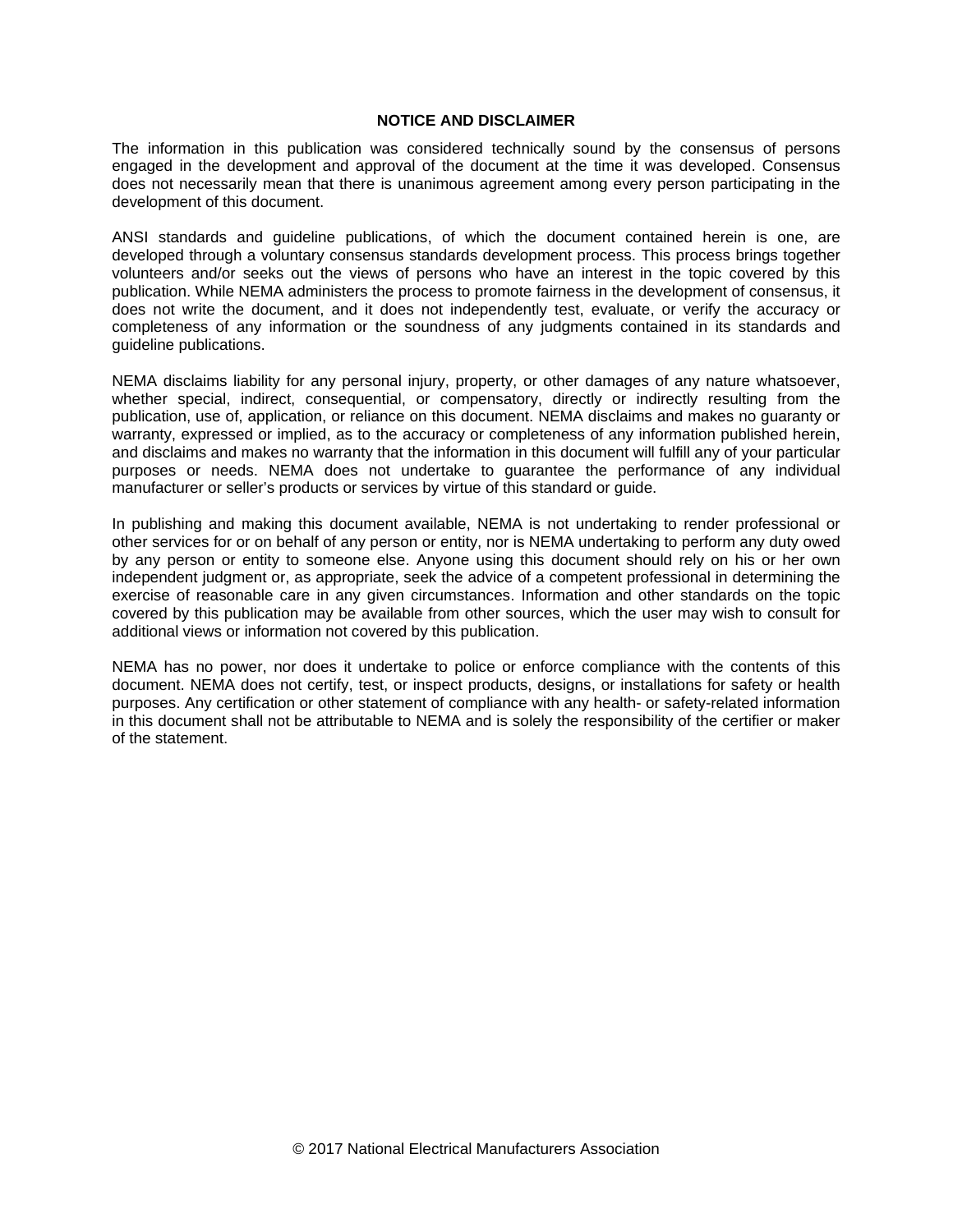# **AMERICAN NATIONAL STANDARD**

Approval of an American National Standard requires verification by The American National Standards Institute, Inc. (ANSI) that the requirements for due process, consensus, and other criteria for approval have been met by the standards developer. An American National Standard implies a consensus of those substantially concerned with its scope and provisions. Consensus is established when, in the judgment of the ANSI Board of Standards Review, substantial agreement has been reached by directly, and materially affected interests. Substantial agreement means much more than a simple majority, but not necessarily unanimity. Consensus requires that all views and objections be considered and that a concerted effort be made toward their resolution.

The existence of an American National Standard does not in any respect preclude anyone, whether s/he has approved the standard or not, from manufacturing, marketing, purchasing, or using products, processes, or procedures not conforming to the standards. It is intended as a guide to aid the manufacturer, the consumer, and the general public.

The American National Standards Institute, Inc., does not develop standards and will in no circumstances give an interpretation of any American National Standard. Moreover, no person shall have the right or authority to issue an interpretation of an American National Standard in the name of the American National Standards Institute, Inc. Requests for interpretations should be addressed to the secretariat or sponsor whose name appears on this title page.

**CAUTION NOTICE:** This American National Standard may be revised or withdrawn at any time. The procedures of the American National Standards Institute, Inc. require that action be taken periodically to reaffirm, revise, or withdraw this standard. Purchasers of American National Standards may receive current information on all standards by calling or writing the American National Standards Institute, Inc.

Published by

#### **National Electrical Manufacturers Association 1300 North 17th Street, Suite 900 Rosslyn, VA 22209**

2017 National Electrical Manufacturers Association

All rights reserved including translation into other languages, reserved under the Universal Copyright Convention, the Berne Convention for the Protection of Literary and Artistic Works, and the International and Pan American Copyright Conventions.

No part of this publication may be reproduced in any form, in an electronic retrieval system or otherwise, without the prior written permission of the publisher.

Printed in the United States of America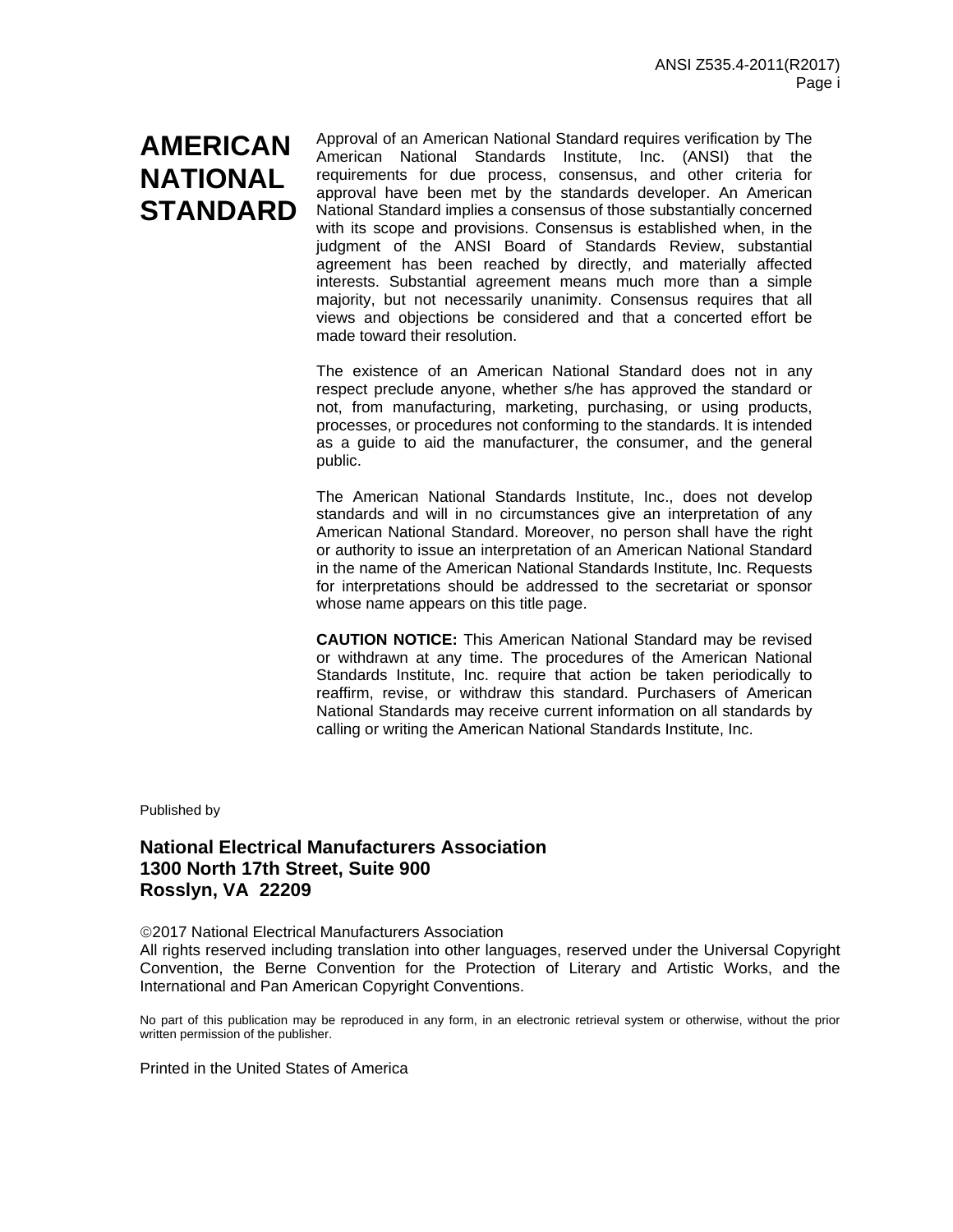**< This page left blank intentionally. >**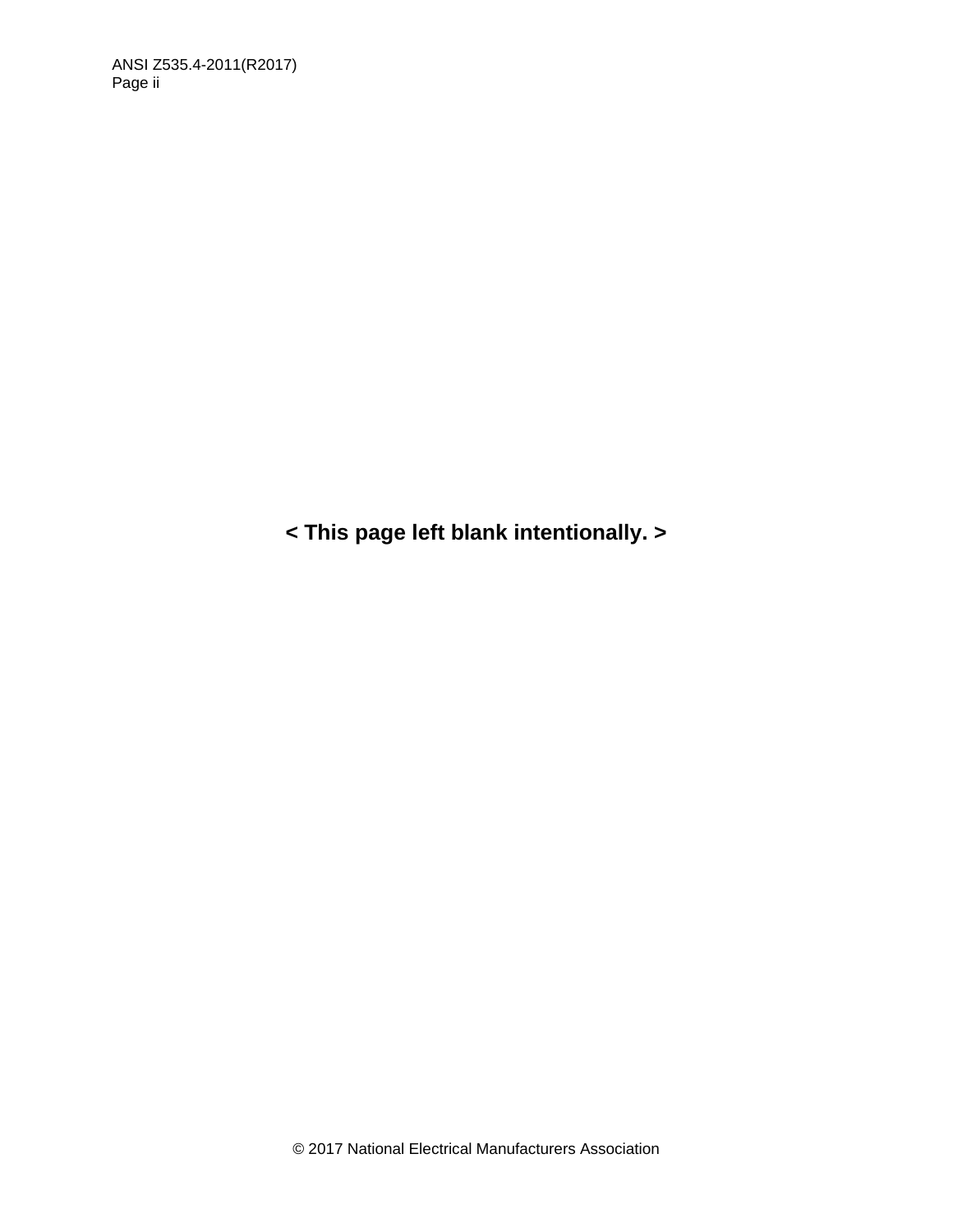## **CONTENTS**

| $\mathbf{1}$   |     |       |  |  |
|----------------|-----|-------|--|--|
| $\overline{2}$ |     |       |  |  |
|                | 2.1 |       |  |  |
|                | 2.2 |       |  |  |
|                |     | 2.2.1 |  |  |
| 3              |     |       |  |  |
|                | 3.1 |       |  |  |
|                |     | 3.1.1 |  |  |
|                | 3.2 |       |  |  |
| 4              |     |       |  |  |
| 5              |     |       |  |  |
|                | 5.1 |       |  |  |
|                | 5.2 |       |  |  |
|                | 5.3 |       |  |  |
| 6              |     |       |  |  |
|                | 6.1 |       |  |  |
|                | 6.2 |       |  |  |
|                |     | 6.2.1 |  |  |
|                |     | 6.2.2 |  |  |
|                |     | 6.2.3 |  |  |
|                | 6.3 |       |  |  |
|                | 6.4 |       |  |  |
|                | 6.5 |       |  |  |
|                |     | 6.5.1 |  |  |
|                |     | 6.5.2 |  |  |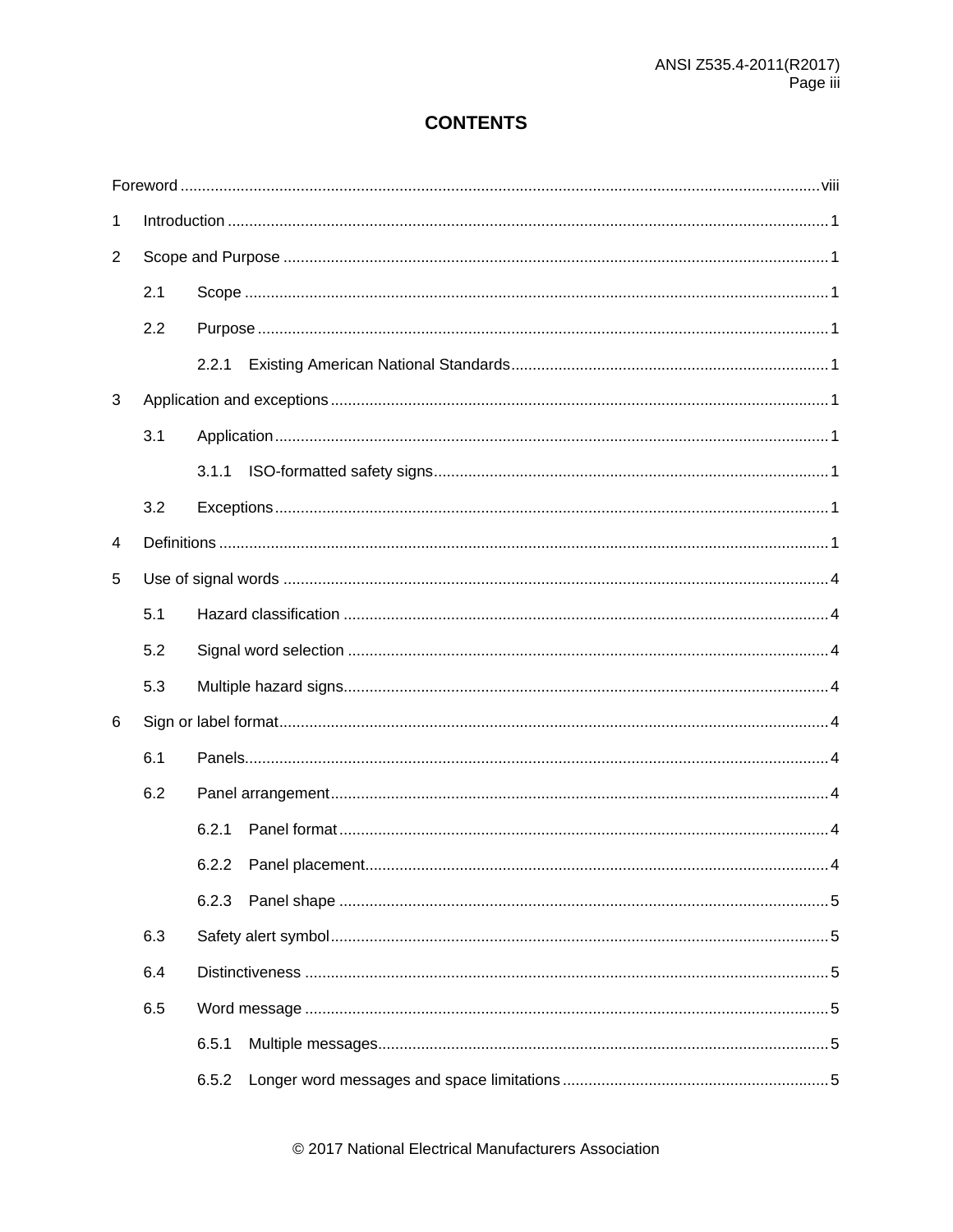| $\overline{7}$ |     |       |  |  |  |
|----------------|-----|-------|--|--|--|
|                | 7.1 |       |  |  |  |
|                | 7.2 |       |  |  |  |
|                |     | 7.2.1 |  |  |  |
|                |     | 7.2.2 |  |  |  |
|                |     | 7.2.3 |  |  |  |
|                |     | 7.2.4 |  |  |  |
|                |     | 7.2.5 |  |  |  |
|                |     | 7.2.6 |  |  |  |
|                | 7.3 |       |  |  |  |
|                | 7.4 |       |  |  |  |
|                | 7.5 |       |  |  |  |
|                | 7.6 |       |  |  |  |
|                |     | 7.6.1 |  |  |  |
|                |     | 7.6.2 |  |  |  |
|                |     | 7.6.3 |  |  |  |
| 8              |     |       |  |  |  |
|                | 8.1 |       |  |  |  |
|                |     | 8.1.1 |  |  |  |
|                |     |       |  |  |  |
|                | 8.2 |       |  |  |  |
|                |     | 8.2.1 |  |  |  |
|                |     | 8.2.2 |  |  |  |
|                |     | 8.2.3 |  |  |  |
| 9              |     |       |  |  |  |
|                | 9.1 |       |  |  |  |
|                |     | 9.1.1 |  |  |  |
|                | 9.2 |       |  |  |  |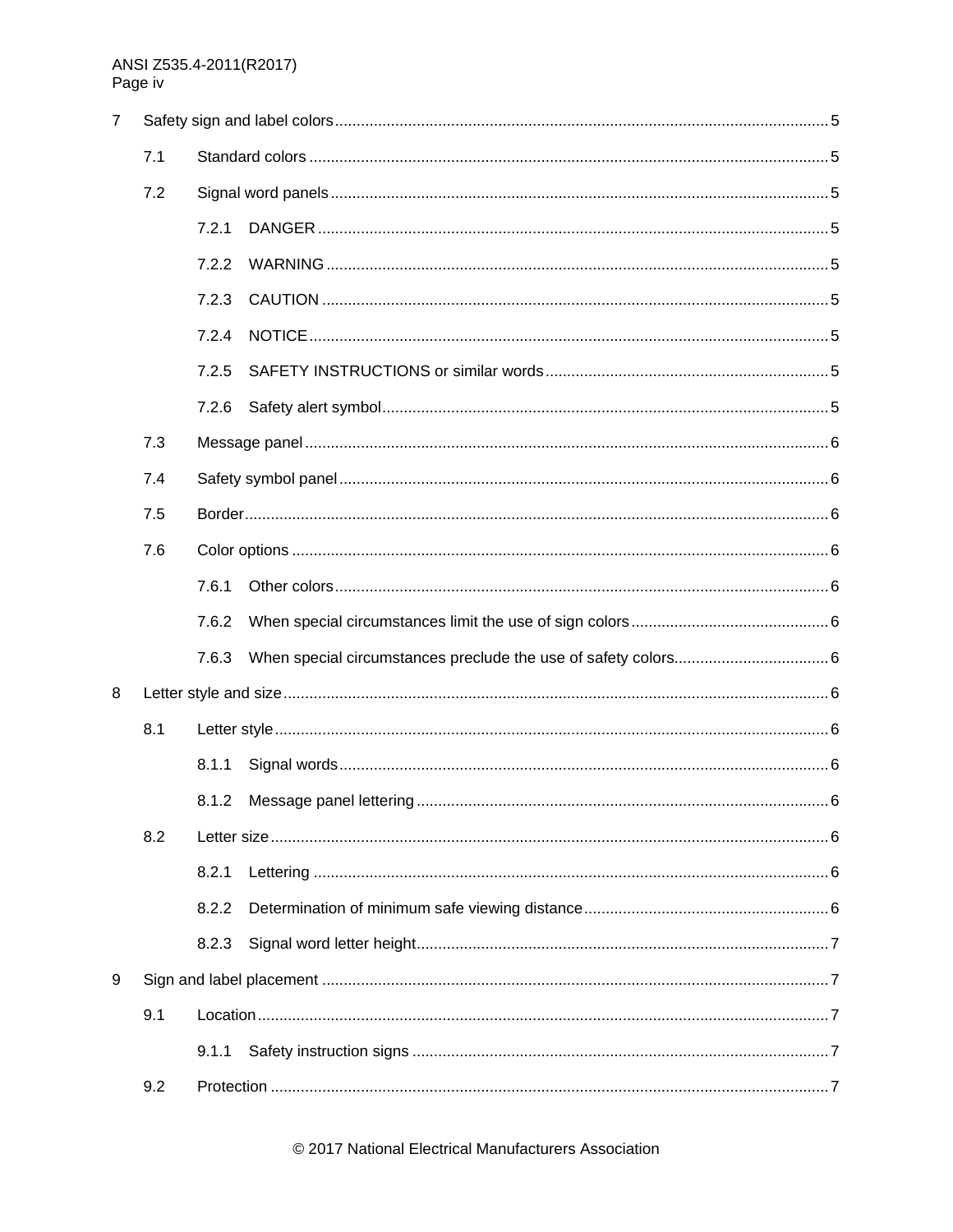|      | 10.1 |  |  |  |
|------|------|--|--|--|
|      | 10.2 |  |  |  |
|      |      |  |  |  |
|      |      |  |  |  |
|      |      |  |  |  |
|      |      |  |  |  |
|      | 11.1 |  |  |  |
|      |      |  |  |  |
|      | 12.1 |  |  |  |
| 12.2 |      |  |  |  |
|      | 12.3 |  |  |  |

## **Figures**

| 1                 |                                                                           |
|-------------------|---------------------------------------------------------------------------|
| $\overline{2}$    |                                                                           |
| 3                 |                                                                           |
| 4                 |                                                                           |
| 5                 |                                                                           |
| 6                 |                                                                           |
| 7                 |                                                                           |
| 8                 |                                                                           |
| 9                 |                                                                           |
| 10                | Three-Panel Sign in Horizontal Format with Message Panel and Symbol Panel |
| 11                | Three-Panel Sign in Horizontal Format with Message Panel and Symbol Panel |
| $12 \overline{ }$ | Two-Panel Sign in Horizontal Format with Word Panel and Symbol Panel  11  |
| 13                |                                                                           |
| <b>B1</b>         |                                                                           |
| <b>B2</b>         | Examples of Incorrect Safety Alert Symbols and Signal Word Placement 15   |
| B <sub>3</sub>    |                                                                           |
| <b>B4</b>         |                                                                           |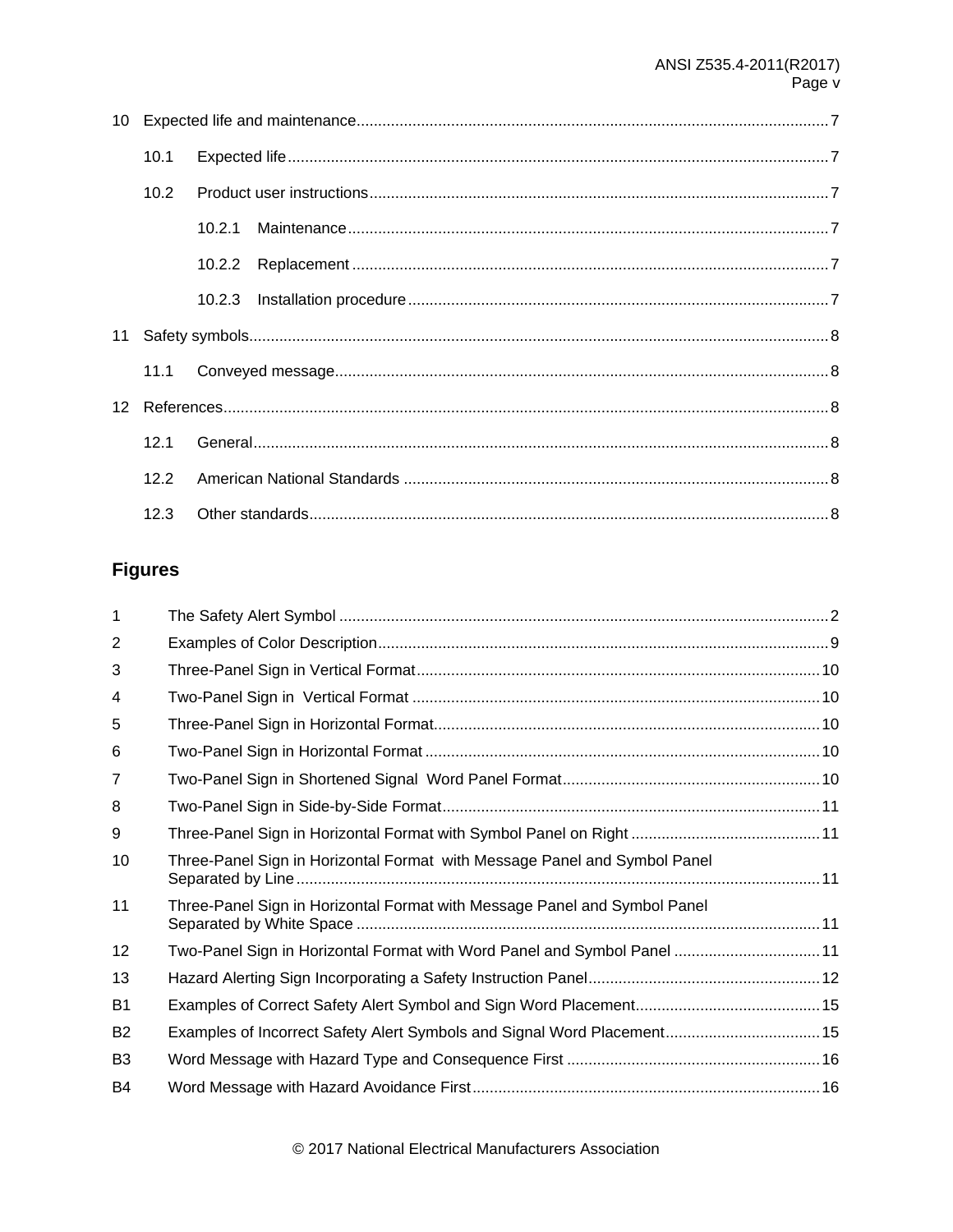| B <sub>5</sub> |                                                                        |  |
|----------------|------------------------------------------------------------------------|--|
| B <sub>6</sub> |                                                                        |  |
| B7             |                                                                        |  |
| B8             |                                                                        |  |
| B9             |                                                                        |  |
| <b>B10</b>     |                                                                        |  |
| <b>B11</b>     |                                                                        |  |
| <b>B12</b>     |                                                                        |  |
| <b>B13</b>     |                                                                        |  |
| <b>B14</b>     |                                                                        |  |
| <b>B15</b>     |                                                                        |  |
| <b>B16</b>     |                                                                        |  |
| <b>B17</b>     |                                                                        |  |
| <b>B18</b>     |                                                                        |  |
| <b>B19</b>     |                                                                        |  |
| <b>B20</b>     |                                                                        |  |
| <b>B21</b>     |                                                                        |  |
| <b>B22</b>     |                                                                        |  |
| <b>B23</b>     |                                                                        |  |
| <b>B24</b>     |                                                                        |  |
| <b>B25</b>     |                                                                        |  |
| <b>B26</b>     |                                                                        |  |
| <b>B27</b>     |                                                                        |  |
| <b>B28</b>     | Multi-Symbol Format with Symbols Panels on Each Side of Word Message24 |  |
| <b>B29</b>     |                                                                        |  |
| <b>B</b> 30    |                                                                        |  |
| E1             |                                                                        |  |
| E <sub>2</sub> |                                                                        |  |

## **Tables**

| <b>B1</b> | Examples of Word Message Letter Heights and Minimum Safe Viewing Distances21 |  |
|-----------|------------------------------------------------------------------------------|--|
| D1        |                                                                              |  |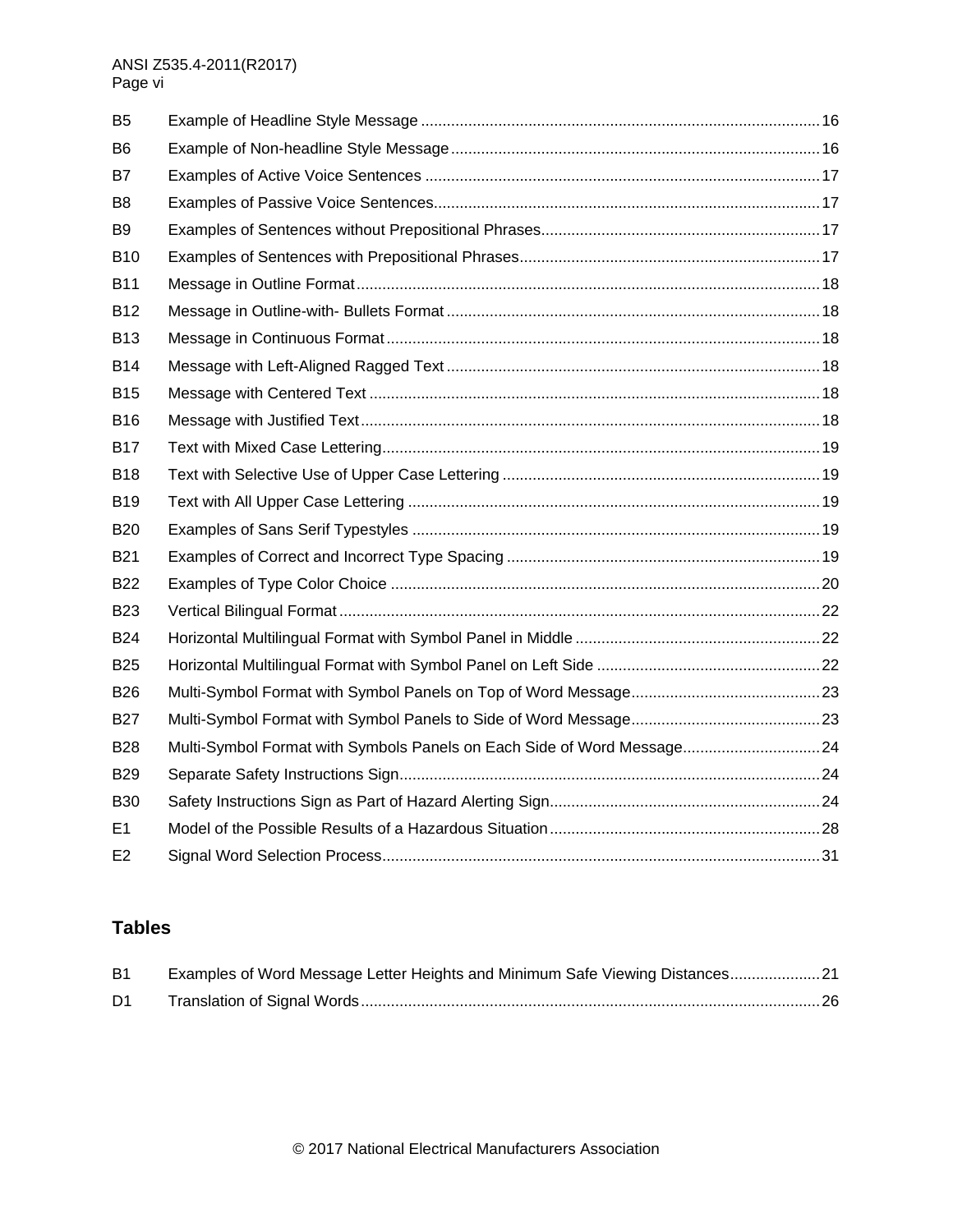### **Annexes**

| $\mathsf{A}$ | Providing Information About Safety Messages in Collateral Materials             |  |
|--------------|---------------------------------------------------------------------------------|--|
| B            | Principles and Guidelines for the Design of Product Safety Signs and Labels  15 |  |
| C            |                                                                                 |  |
| D            |                                                                                 |  |
| E.           |                                                                                 |  |
| F.           |                                                                                 |  |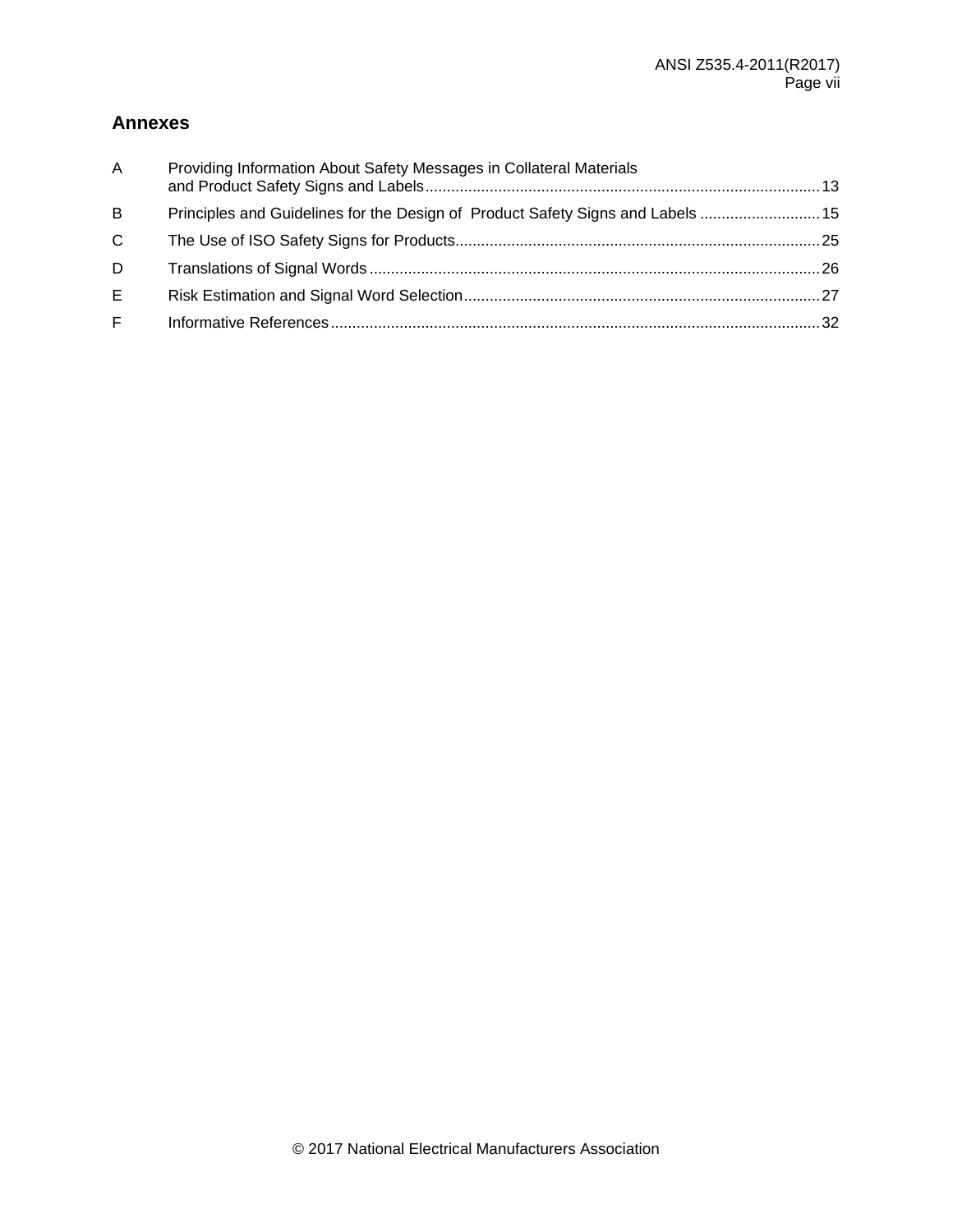#### **Foreword**

<span id="page-9-0"></span>In 1979, the ANSI Z53 Committee on Safety Colors was combined with the ANSI Z35 Committee on Safety Signs to form the ANSI Z535 Committee on Safety Signs and Colors. This committee has the following scope:

To develop standards for the design, application, and use of signs, colors, and symbols intended to identify and warn against specific hazards and for other accident prevention purposes.

While the basic mission and fundamental purpose of the ANSI Z535 Committee is to develop, refine, and promote a single, uniform graphic system used for communicating safety and accident prevention information, the Z535 Committee recognizes that this information can also be effectively communicated using other graphic systems.

The Z535 Committee created subcommittees to update the Z53 and Z35 standards and to write new standards. To date, the following six standards comprise the ANSI Z535 series:

| <b>ANSI Z535.1</b> | Safety Colors [ANSI Z53.1-1979 was updated and combined into this standard in<br>19911                                           |
|--------------------|----------------------------------------------------------------------------------------------------------------------------------|
| ANSI Z535.2        | Environmental and Facility Safety Signs [ANSI Z35.1-1972 and Z35.4-1972 were<br>updated and combined into this standard in 1991] |
| ANSI Z535.3        | Criteria for Safety Symbols [new in 1991]                                                                                        |
| <b>ANSI Z535.4</b> | Product Safety Signs and Labels [new in 1991]                                                                                    |
| <b>ANSI Z535.5</b> | Safety Tags and Barricade Tapes (for Temporary Hazards) [ANSI Z35.2-1974<br>was updated and combined into this standard in 1991] |
| ANSI Z535.6        | Product Safety Information in Product Manuals, Instructions, and Other Collateral<br><i>Materials</i> [new in 2006]              |

Together, these six standards contain the information needed to specify formats, colors, and symbols for safety signs used in environmental and facility applications, in product and product literature applications, and in temporary safety tag and barricade tape applications.

Published separately is the ANSI Z535 *Safety Color Chart*. This chart gives the user a sample of each of the safety colors: red, orange, yellow, green, blue, purple, brown, grey, white, and black. It also describes each color's ink formulation and closest PANTONE® color.

This ANSI Z535.4 standard was prepared by Subcommittee Z535.4 on Product Safety Signs and Labels. The foreword and all of the annexes are considered to be informative and are not an official part of this standard. In the vocabulary of writing standards, the word "informative" is meant to convey that the information presented is for informational purposes only and is not considered to be mandatory in nature. The body of this standard is "normative," meaning that this information is considered to be mandatory.

This standard provides guidelines for the design of safety signs and labels for application to products. The core guidelines contained in this standard were initially published in the first edition of this standard. This first edition became available in 1992. In the 1998 revision, Annex A was added to explain the use of safety label components in collateral material used with the product, and Annex B was added to provide helpful principles and guidelines for the design of product safety signs.

In the 2002 revision, Annex C was added to describe the use of ISO formats for product safety signs and labels and Annex D was added to provide translations for signal words.

In the 2007 revision, Annex E was added to assist in selecting a signal word, and Annex F was created to separate the normative references from the informative references.

The 2011 edition of this standard was revised to better harmonize with the ANSI Z535.2, Z535.5, and Z535.6 standards. A new type of product safety sign, the "safety instruction sign," was added to the standard joining the existing types of signs, hazard alerting signs, and safety notice signs which were also more clearly defined and named in this edition. In tandem with these changes, the definitions for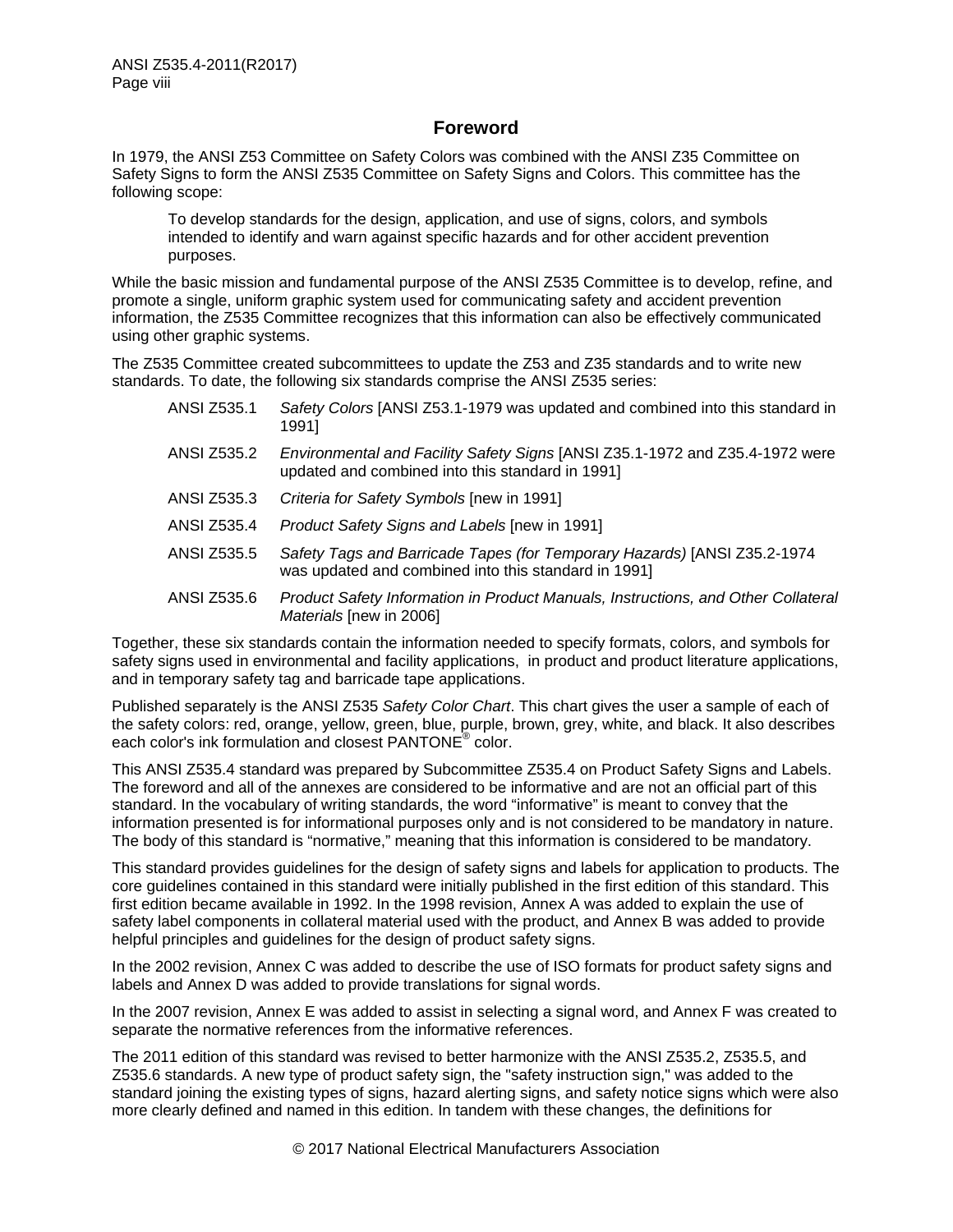"accident," "harm," and "incident" were refined to more clearly delineate a separation between physical injury and other safety-related issues (e.g., property damage).

Due to differences in color printing technologies and color monitors, the appearance of colors in this standard may not be accurate. See the ANSI Z535-2011 *Safety Color Chart* for the purpose of viewing accurate colors.

Proposals for improvement of this standard are welcome. Information concerning submittal of proposals to the Z535 Committee for consideration can be found at the back of this standard.

The 2011 version of this standard was reaffirmed in 2017.

This standard was processed and approved for submittal to ANSI by the Accredited Standards Committee Z535 on Safety Signs and Colors. Committee approval of this standard does not necessarily imply that all committee members voted for its approval. At the time it approved this standard, the Z535 Committee had the following members:

**Geoffrey Peckham, Chair J. Paul Frantz, Vice Chair Paul Orr, Secretary**

#### **Geoffrey Peckham, Chair**

J. Paul Frantz, Vice Chair Paul Orr, Secretary

*Organization Represented: Name of Representative:*

American Society of Safety Engineers **American Society of Safety Engineers** J. Paul Frantz

American Welding Society **August F. Manz** August F. Manz

Applied Materials **Edward Karl** 

Applied Safety and Ergonomics **Steve Hall** Steve Hall

Association for Manufacturing Technology **David Felinski** David Felinski

Association of Equipment Manufacturers **Valerie Lynch** Valerie Lynch

Bell Product Safety Gary Bell and Safety Gary Bell and Safety Gary Bell and Safety Gary Bell

Browning Arms Company Larry D. Nelson

Thomas F. Bresnahan (Alt.) Timothy Rhoades (Alt.)

Edwin Palmero (Alt.)

Judith J. Isaacson (Alt.) Stephen Young (Alt.)

Genta Shalon (Alt.)

Caterpillar, Inc. **Caterpillar, Inc.** Charles Crowell and Charles Crowell and Charles Crowell and Charles Crowell Mark Steffen (Alt.)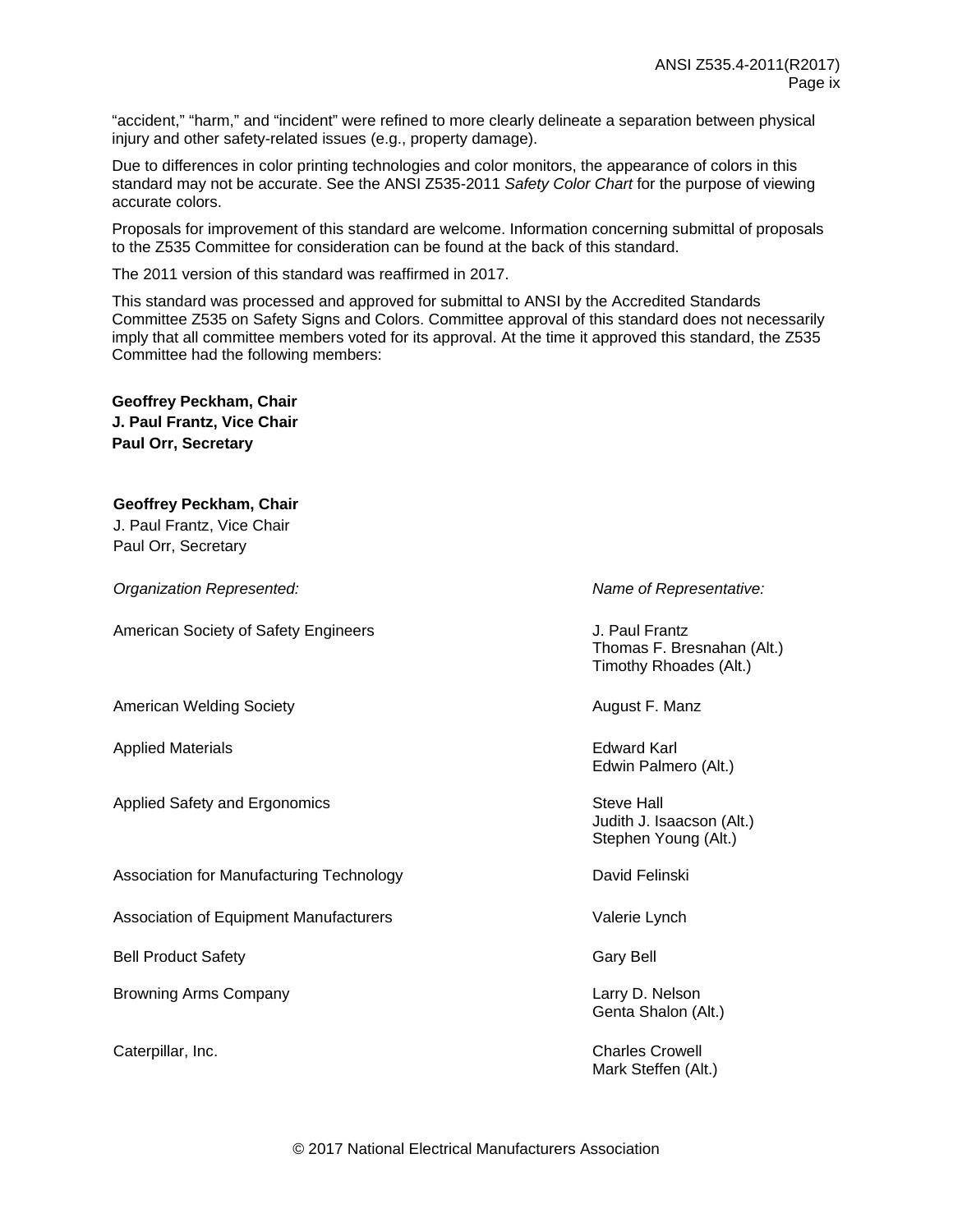ANSI Z535.4-2011(R2017) Page x

Clarion Safety Systems, LLC Geoffrey Peckham

Dorris and Associates International, LLC Nathan T. Dorris

Eagle Crusher Co. **Ryan Parsell** Co. **Ryan Parsell** Crusher Co.

Edison Electric Institute **David Young** 

Human Factors & Ergonomics Society **Michael Kalsher** Michael Kalsher

Human Factors & Safety Analytics, Inc. **B. A. A. A. A. A. A. A. A. B. Jay Martin** 

Institute of Electrical & Electronics Engineers Sue Vogel

International Safety Equipment Association Cristine Fargo

International Staple, Nail, and Tool Association

Law Office of Mathew Kundinger Mathew Kundinger Mathew Kundinger

Marhefka & Associates **Russell E. Marhefka** Associates **Russell E. Marhefka** 

National Association of Graphic Product Identification Manufacturers

National Marker Company Michael Black

National Spray Equipment Manufacturers Association **Angela Redlund-Spieker** 

National Electrical Manufacturers Association **Bill Pratt** 

Power Tool Institute **Brett Cohen** 

Rockwell Automation **Steven Chybowski** Steven Chybowski

Rural Utilities Service **Trung Hiu** 

Safety and Forensic Enterprises, LLC Loren Mills

Scaffold Industry Association **Dave Merrifield** Dave Merrifield

Alan Dorris (Alt.) Eric Boelhouwer (Alt.)

Harvey Cohen (Alt.)

Rick Allen Jeffrey Makino (Alt.)

Russ Butchko Donna Ehrmann (Alt.)

Alice Campbell (Alt.) Marianne Pepin (Alt.)

Mark Hickok (Alt.) Charles M. Stockinger (Alt.)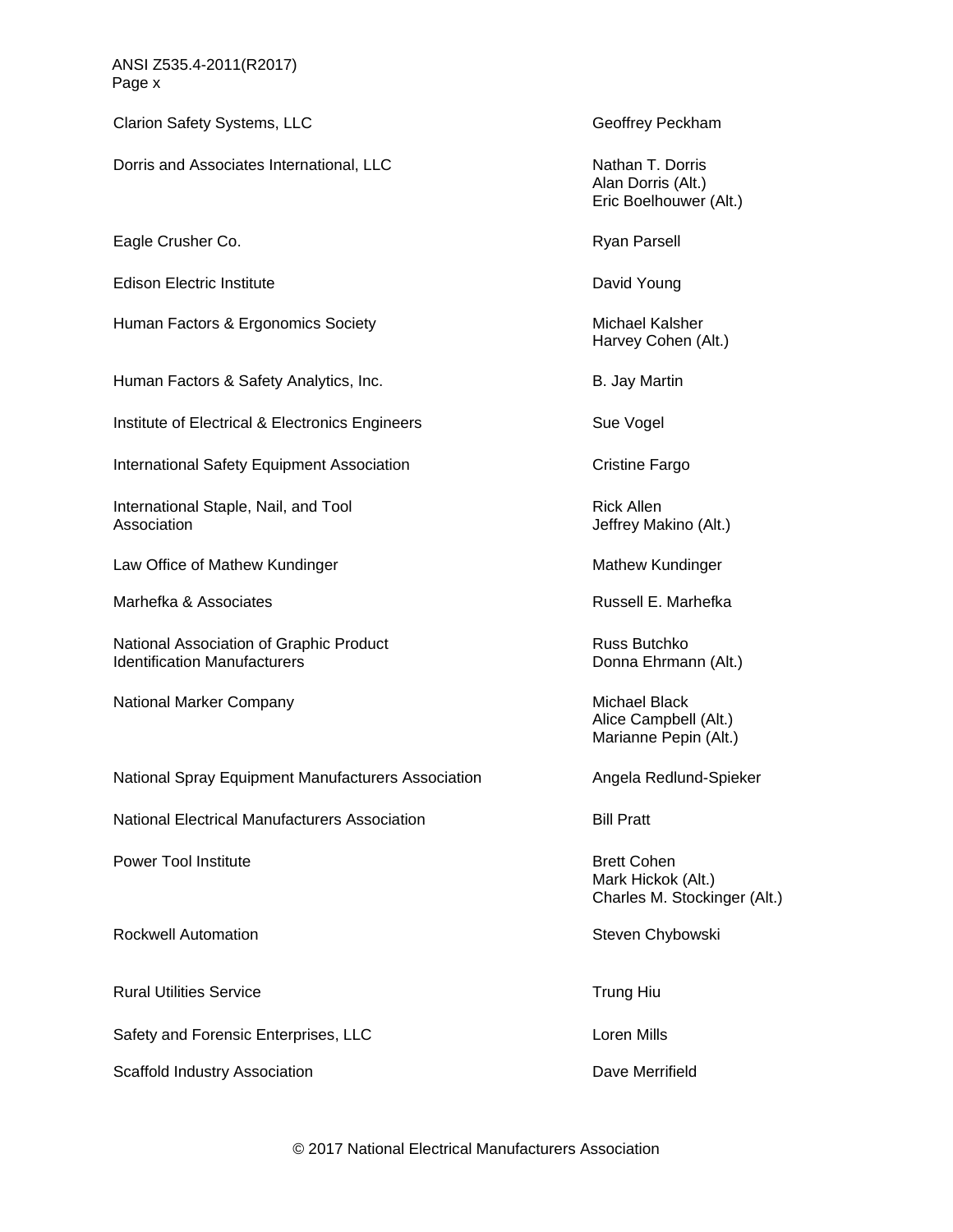Snap-on Tools **Dan Eggert** Dan Eggert

System Safety Society **Robert J. Cunitz** Robert J. Cunitz

Taylor Communications **Linda Leading Communications** 

Travelers Insurance Company David Roy

Underwriters Laboratories **Richard Olesen** Richard Olesen

Whirlpool Corporation **Sondra McAndrew** Sondra McAndrew

Jody Dombeck (Alt.)

Joe Bailey (Alt.)

Evelyn Fisher (Alt.)

World Kitchen, LLC **CELEST CELEST CELEST CELEST CELEST** Celeste Levindoski

At the time it prepared this edition of ANSI Z535.4 for Z535 Committee vote, Subcommittee Z535.4 on Product Safety Signs and Labels had the following members:

#### **Steve Hall, Chair**

Paul Orr, Secretary

| <b>Rick Allen</b>       | International Staple, Nail & Tool Association                                |
|-------------------------|------------------------------------------------------------------------------|
| Lewis Barbe             | <b>World Safety Organization</b>                                             |
| Eric Boelhouwer         | Dorris and Associates International, LLC                                     |
| Thomas Bresnahan        | <b>Bresnahan Consulting Associates</b>                                       |
| <b>Brett Cohen</b>      | <b>Power Tool Institute</b>                                                  |
| <b>Charles Crowell</b>  | Caterpiller                                                                  |
| Jody Dombeck            | <b>Taylor Communications</b>                                                 |
| <b>Nathan Dorris</b>    | Dorris and Associates International, LLC                                     |
| Donna Ehrmann           | National Association of Graphic & Product Identification Manufacturers, Inc. |
| Judith J. Isaacson      | Applied Safety and Ergonomics, Inc.                                          |
| <b>Mathew Kundinger</b> | Law Office of Mathew Kundinger                                               |
| Linda LeBlanc           | <b>Standard Register</b>                                                     |
| Valerie Lynch           | Association of Equipment Manufacturers                                       |
| Angela Redlund-Spieker  | National Spray Equipment Manufacturers Association                           |
| David Roy               | <b>Travelers Insurance Company</b>                                           |
| <b>Tim Smith</b>        | U.S. Consumer Product Safety Commission                                      |
| Michael Weber           | Association of Equipment Manufacturers                                       |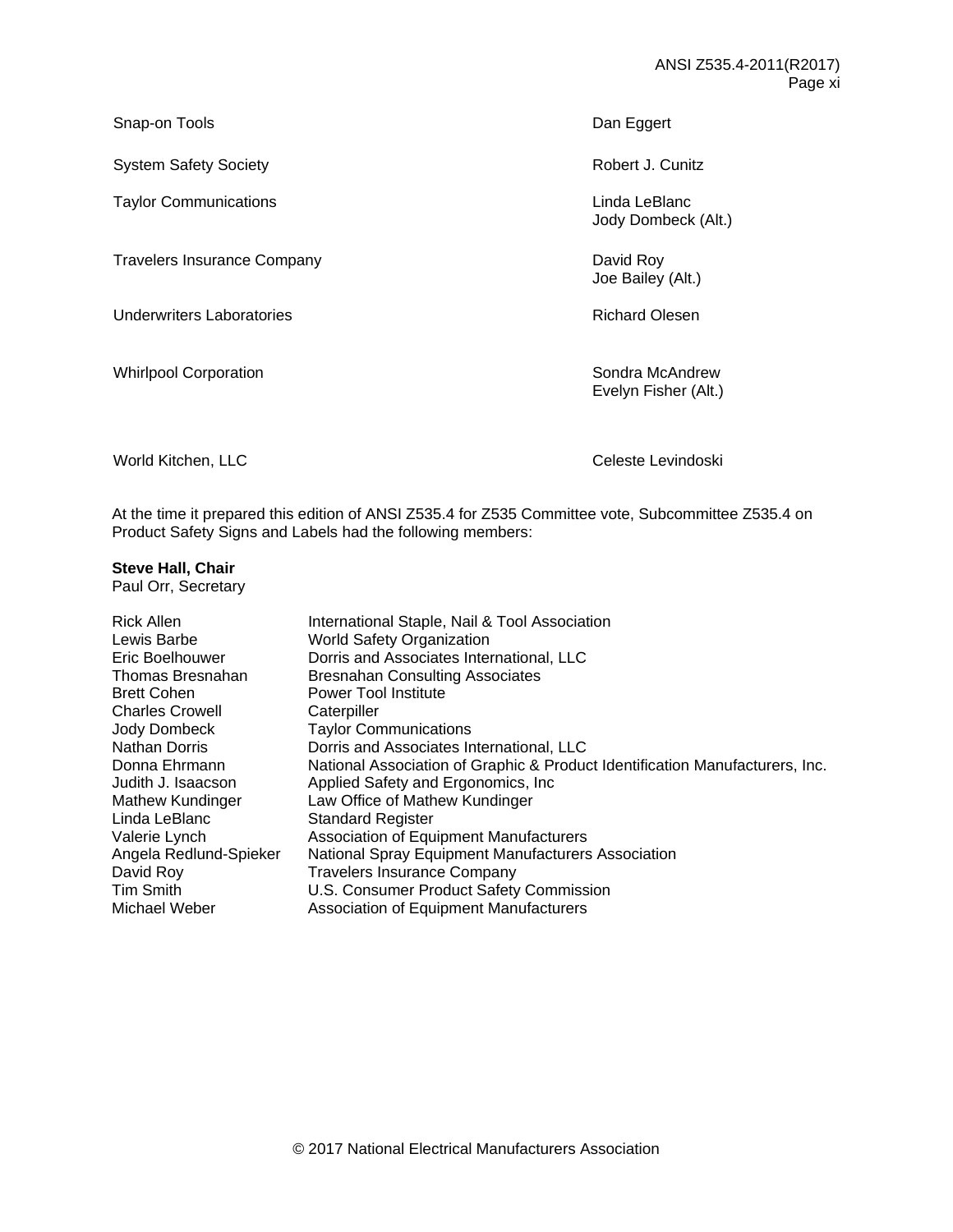**< This page left blank intentionally. >**